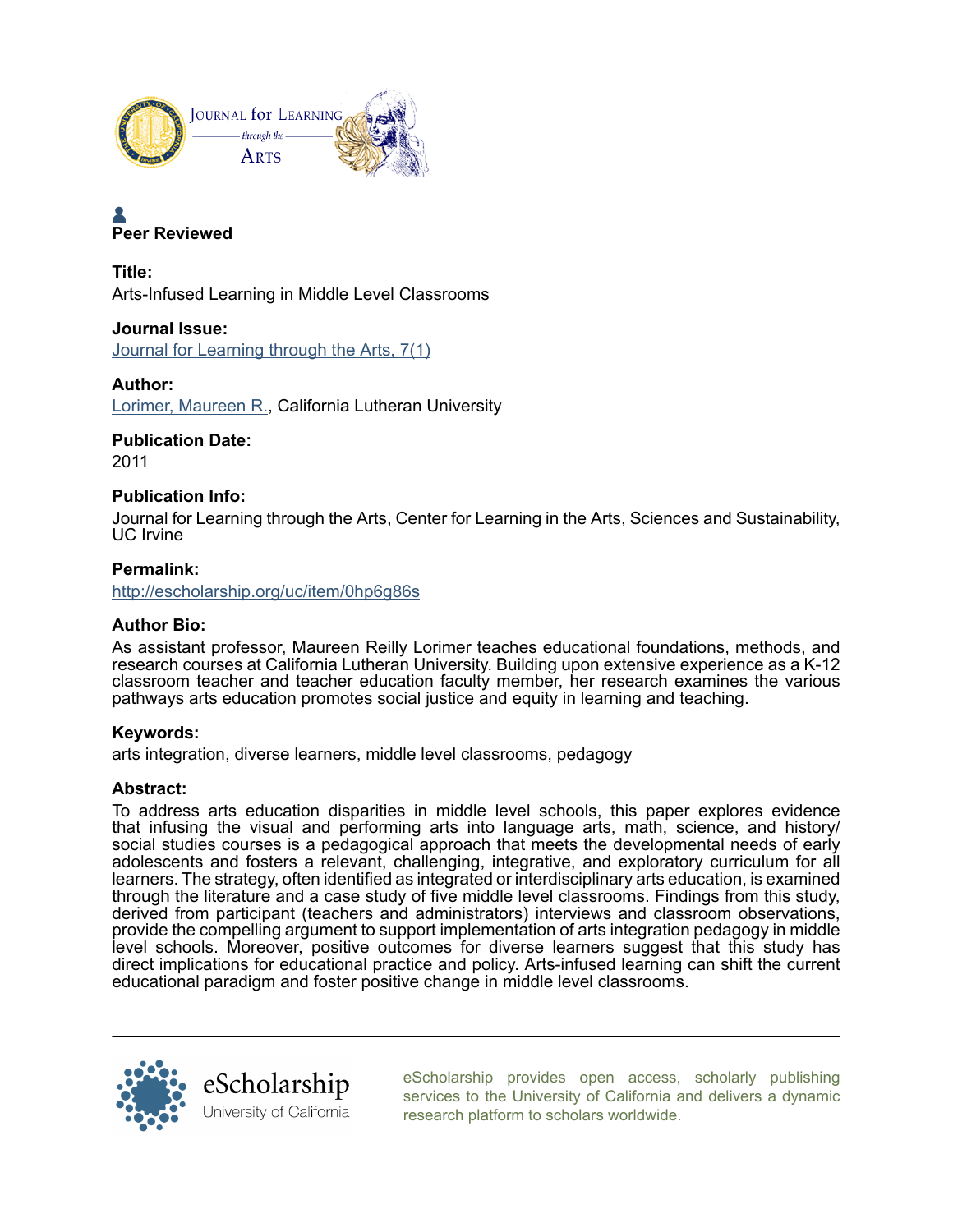## **Arts-Infused Learning in Middle Level Classrooms**

Inequities in arts education permeate the educational landscape. Some schools provide programs for a few students; others provide for all students, but only sporadically (Burton, Horowitz, & Abeles, 1999; Fowler, 1996). According to a Los Angeles County Art Commission (2001) study, wealthy and high-achieving students are more likely to receive arts education than low-performing and economically-disadvantaged students. Sadly, arts education is virtually nonexistent for marginalized youth. "Disadvantaged and at-risk youth are often barred from school arts programs in favor of remedial instruction in reading and math" (California Alliance for Arts Education, n.d., Quality, Equity, and Access to Arts Education Section, Bullet 3). This imbalance is clearly evident in middle level schools where substantive arts learning, contingent upon the availability of funding and experienced personnel, occurs most often in specialized electives such as music (i.e. band or choir) or visual arts (Fowler, 1996; Woodworth et al., 2007). While these courses may offer a more in-depth arts experience, compared to a short-term rotation elective, participation is limited to students who are talented and who have successfully passed state exams (California Alliance for Arts Education, n.d.). As a result, only a small percentage of middle level youth receive quality arts education experiences.

 To address arts education disparities in middle level schools, this article explores evidence that infusing the visual and performing arts into language arts, math, science, and history/social studies courses is a pedagogical approach that meets the developmental needs of early adolescents and fosters a relevant, challenging, integrative, and exploratory curriculum to all learners. The strategy is often identified as integrated or interdisciplinary arts education (Arts Education Partnership National Forum, 2002). To organize an investigation of interdisciplinary arts education, an examination of the literature and a valuable case study of five middle level classrooms provide the compelling argument to support implementation in middle level schools serving diverse learners.

## **Making a Difference with Arts-Infused Learning**

 The focus group for this study includes English learners, students from economically disadvantaged families, and students from varied racial/ethnic backgrounds. The curricular emphasis is arts-infused learning in language arts, math, science, and history-social science middle level classrooms. As such, literature from several perspectives was reviewed to establish a theoretical framework. Middle level theory and practice, arts education policy and practice, and critical theory are intertwined to generate new thinking about developmentally and culturally responsive pedagogy.

#### **Developmentally Responsive Pedagogy**

To effectively explore arts-infused middle level learning, addressing the connection between arts-infused learning and developmentally responsive pedagogy is essential. According to the National Middle School Association, a curriculum that is relevant, challenging, integrative, and exploratory, combined with varied instructional methodologies, is most conducive to meeting the developmental needs of young adolescents (NMSA, 2003). Arts-infused learning effectively merges with these criteria to foster positive outcomes for middle level youth.

 Moreover, successful schools thoughtfully consider and respond to the varying physical, psychosocial, and cognitive needs of young adolescents (NMSA, 2003). According to noted educators and researchers Benard (2004), Diket (2003), and Gay (2000), experiential learning opportunities are successful approaches to schooling, and, when implemented effectively,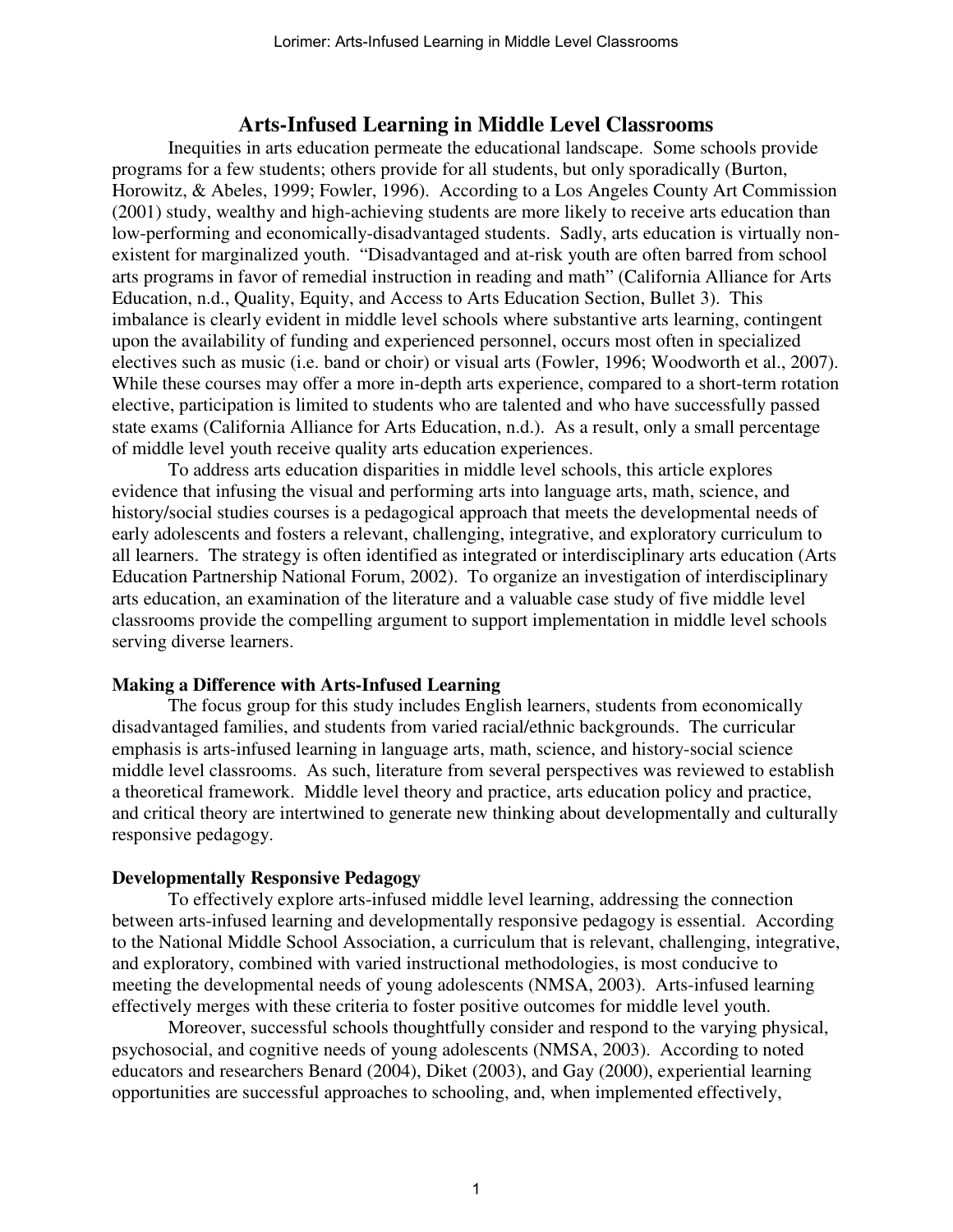contribute to a strengths-based approach that fosters positive affective and cognitive outcomes. Each expert has specifically addressed the positive benefits of arts learning. Building and fostering resiliency (Benard, 2004), engagement, meaning-making, and enhanced reasoning (Diket, 2003), and culturally relevant connections through arts-infused learning (Gay, 2000) are a sampling of the rich and valuable assets derived from experiential learning involving the visual and performing arts.

 Likewise, Jackson & Davis (2000) and Gay (2000) offer a connection between arts learning and the development of abstract thinking. Because of the varied rates of development, most youth of middle school age vacillate between concrete and abstract thinking (Jackson & Davis, 2000). For example, role-playing, simulation, and movement can enhance and reinforce comprehension of abstract concepts (Gay, 2000). In one eighth-grade math classroom, students were involved in "acting out" fractions. One student in particular "mastered the concept that had totally baffled her only a short time earlier" (p. 172). Thinking skills were also uncovered in a study (Albert, 1995) designed to uncover the impact of an integrated arts/social studies unit on eighth-graders' thinking capacities. Through observations, interviews, and document analyses gathered from one class in an inner-city arts magnet school, Albert reported that the use of varied forms of representation cultivated the practice of visual, narrative, metaphorical, reflective, and multisensory thinking, along with knowledge integration. By providing early adolescents with an opportunity to understand challenging concepts through methods that mesh with their varying levels of physical, psychosocial, and cognitive development, middle school teachers can advance student achievement and self-efficacy.

## **Culturally Responsive Pedagogy**

As critical theorists assert, empowerment is nurtured in learning environments and through pedagogical structures that offer meaningful and engaging experiences (Haberman, 1995; Nieto, 1999). Infusing the arts on a regular basis in all curricular areas provides not only rich, relevant, and engaging learning experiences, but also empowers and transforms disenfranchised youth (Stevenson & Deasy, 2005). Researchers Stevenson and Deasy (2005) provide an illustration. In a multi-year study, they examined the impact of school-wide arts programs in schools that serve economically disadvantaged communities. Through in-depth interviews and school observations, findings from their longitudinal study indicate that arts involvement enhances risk taking and self-efficacy. According to Stevenson and Deasy,

 As students grow in competence and assurance in expressing themselves in an art form – a painting, a poem, a dance, they not only grow more assured and confident but also have a sense of accomplishment and a growing understanding that they can make an even greater impact as their work becomes more skillful. pp. 32-33

In each of the ten schools within this study, students had multiple opportunities to contribute to a culminating project showcasing their individual and collective efforts. These experiences powerfully demonstrate that the visual and performing arts, as a method to actively construct personal meaning, can promote empowerment particularly for learners living below the poverty line.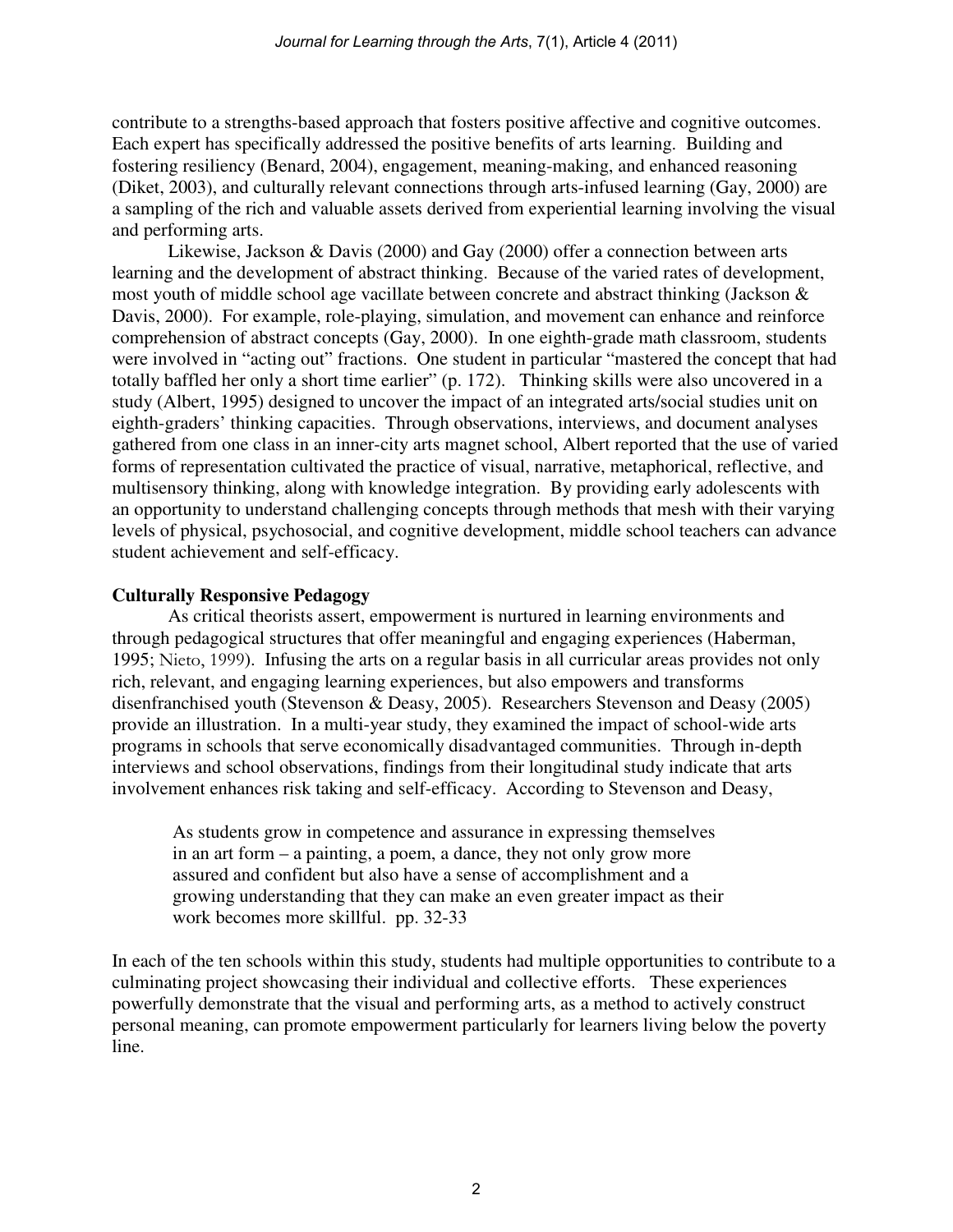Moreover, culturally responsive pedagogy is fostered in learning environments that embrace individual expression and an appreciation for differences (Gay, 2000; Nieto, 1999). Burnaford, Aprill, and Weiss (2000) offer a concrete example that involved seventh and eighthgrade students. Through the study of "Retablos" (a Mexican art form using painted tin or wood), Orozco School students created personal retablos. This experience enhanced their understanding of the past and enabled them to articulate "transformative moments in their own lives" (p. 13). As the retablos example suggests, individual expression combined with cultural experience evokes powerful learning. Fowler (1994) synthesizes the relationship between creative expression and culturally responsive pedagogy another way, "Because the arts convey the spirit of the people who created them, they can help young people to acquire inter- and intra-cultural understanding" (p. 5). Through viewing, thinking, responding, and creating via the visual and performing arts, learners are able to communicate their understanding of their world.

When discussing the benefits of arts integration, researchers and arts advocates alike present similar findings (Fiske, 1999; Ingram & Seashore, 2003; Rabkin & Redmond, 2005). Through longitudinal studies and research reviews related to arts education and poverty, multiple studies have indicated a close association between arts involvement and learning. Rabkin and Redmond (2005) summarize their findings succinctly: "We found the most powerful effects consistently associated with programs that integrate the arts with subjects in the core curriculum" (p. 46). Likewise, findings from a review of the *Arts for Academic Achievement* program (Ingram & Seashore, 2003) also point to the benefits for all types of students. Ingram and Seashore state, "In some cases, the relationship between arts integration and student achievement was *more powerful* for disadvantaged learners" (pp. 3-4). Furthermore, within the landmark publication, *Champions of Change: The Impact of the Arts on Learning*, Fiske (1999) suggests that the results emerging from this compilation of research indicate a need for "seeking systematic ways to make the arts a meaningful part of every American child's life" (p. xii). As a vehicle for fostering academic success among diverse learners, arts-infused learning holds tremendous promise.

 Advocates of culturally responsive teaching campaign for a different pedagogical paradigm, "one that teaches to and through [students'] personal and cultural strengths, their intellectual capabilities, and their prior accomplishments" (Gay, 2000, p. 24). With increasing globalization, diversity, and poverty impacting all aspects of life, providing a relevant curriculum, equitable access, and effective pedagogy are critical elements to supporting optimal learning experiences for all (Burnaford, Aprill, & Weiss, 2000; Nieto, 1999).

 However, the intersection of meeting the demands established by the No Child Left Behind Act and teaching through personal and cultural connections can be problematic (Gay, 2000). Limited ethnic diversity and bias permeating most curriculum and textbooks requires a conscientious effort for educators committed to equitable educational experiences for every student. Addressing national and state mandated standards through varied cultural perspectives (e.g. Native American, African American, Asian, and Latino) offers all learners opportunities to delve deeply into a particular concept or topic. For example, students learning about ancient civilizations may draw upon multiple sources of literature, research, and primary source information to pose critical questions that evolve into the creation of a play or illustration of a poem reflecting the perspective of a particular culture. In this way, students do more than regurgitate facts. They demonstrate their understanding of the relationship between past civilizations and current society through arts-infused culturally relevant pedagogy. Critical theorists and arts activists agree, pedagogical approaches through which students can express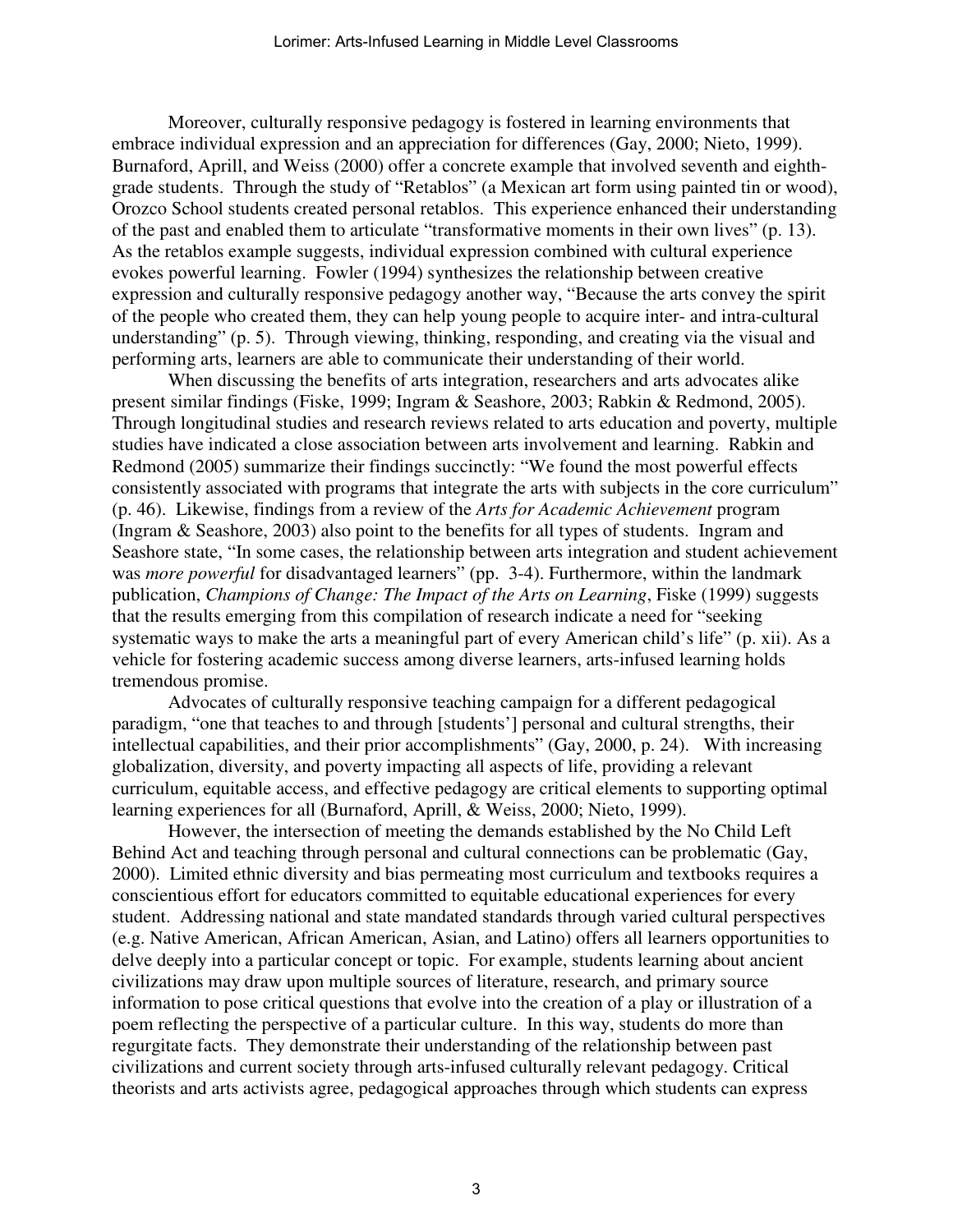their understanding, ideas, and feelings about the world in which they live brings about positive results (Gay, 2000; Rabkin, 2004).

#### **A Case Study of Arts-Infused Learning**

Although current educational policies and practices prevent equitable arts education for middle level learners, promising outcomes were discovered in schools that implement an artsinfused approach to learning. As such, a case study of five middle level classrooms demonstrates the benefits of arts-based pedagogy.

**Data sources***.* Interview and observation data, originally collected from a larger study (conducted over the course of a four-month time span), included eight schools located in two counties in southern California (Lorimer, 2007). However, this study highlights findings from five classrooms in two schools, Urban Middle School and City School. The boundaries for this case were selected, because both schools emphasize the visual and performing arts and serve a high population of English learners, students from economically disadvantaged families, and students from varied racial/ethnic backgrounds. All students attending these schools receive Title I services for Reading and Math. To expand upon this information, additional demographic data presents the individual features of each school. (Table 1.1. and Table 1.2)

 By selecting schools with a high population of diversity, study findings reflect explicit connections between arts-infused learning and culturally responsive pedagogy, while simultaneously offering valuable insights for middle level educators, administrators, and policy makers.

**Urban Middle School**. Urban Middle School is located in a large city. The school is subdivided into three special focus schools (i.e. school within a school). With a focus on the arts, Urban Middle School services approximately 371 students from varied ethnic and racial backgrounds. Data collected from the California Department of Education (CDE)/Ed-Data indicate 57.8% are Hispanic or Latino, 19.2% are African American, 18.1% are Asian, 3.2 % are White, 1.1% are Filipino, and less than one percent are American Indian or Alaska Eskimo or Pacific Islander. Additionally, 91.4% of the student population at School I are eligible for free and reduced meals and 38.9% are identified as English Learners. Among the population of English Learners, 75.7% speak Spanish, 9.7% speak Khmer (Cambodian), 5.6 speak Somali, 4.9% speak Vietnamese, 2.1% speak a language other than English, and less than one percent speak Cantonese, French, or Lao.

 One seventh-grade history teacher, three sixth-grade core (language arts, social studies, science, and life skills) teachers, and the principal participated in this study. In total, four classrooms at this school were included in the case study.

**City School**. City School, an arts-based magnet, is located in a largely Hispanic, urban fringe community. Although this school is designated as  $a K - 8$  school, with approximately 1,128 students, one sixth-grade math/science teacher and the assistant principal participated in this study. In total, one classroom from this school was included in this case study.

 Demographically, 64.6% of the student population are Hispanic or Latino, 28.1% are White, and less than one percent are Asian, African American, Filipino, Pacific Islander, and American Indian or Alaskan Eskimo. At School II, 50.6% of the student population are eligible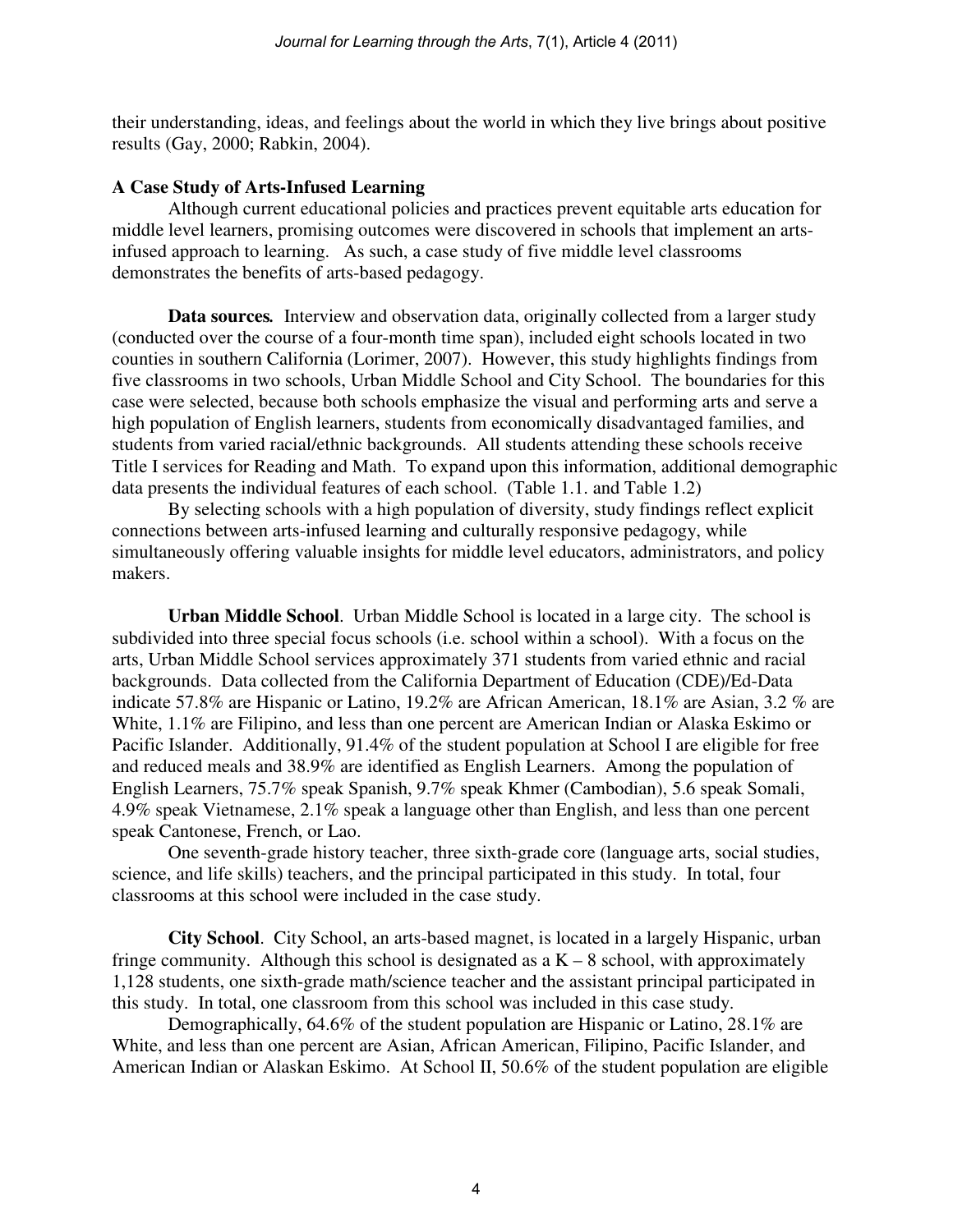for free and reduced meals. Additionally, 42.6% are identified as English Learners. All of the English Learners speak Spanish.

#### **Compelling Evidence for Arts-Infused Education**

Following the transcription of the audio-recorded interviews, the collected data were synthesized and related to key questions (e.g. what does arts-infused learning look like? what are the outcomes?) to uncover emerging themes, patterns, and relationships. Comparisons between the two schools uncovered the types of arts-infused learning, along with the quantity (how often and how much time was dedicated to these types of activities) and quality of arts-infused learning (relationship to visual and performing arts state standards) taking place. Simultaneously, comparative analyses between the schools and the literature provided another layer of information to examine. Collectively, the connections between the data and emerging themes, along with specific quotes and descriptive details embedded within the analysis, offer a rich portrait of the types of learning and learning outcomes that took place in five middle level classrooms that use arts-infused learning as a pedagogical tool.

 Based upon the analysis of the collected observation and interview data, the impact of arts on middle level learning became evident.

#### **Observation and interview findings.**

*Observations*. Observations occurred three times at each site and focused on the learning environment, student-student and student-teacher interactions, types of activities, levels of engagement, types of arts integration, and classroom discourse. Data from the observation protocol was examined for evidence of arts-infused learning. Lesson objective/s, type of art (e.g. visual art, music, dance, or drama/theater) integrated into non-art curriculum, and room environment were used to determine quantity and quality of arts-infused learning. Additionally, student-student and teacher-student interaction were considered influential factors contributing to arts-infused learning. Evidence of engagement, meaning-making and critical thinking were tantamount to supporting evidence of a relevant, challenging, integrative, and exploratory curriculum. Likewise, observation data was reviewed to determine the ways in which lessons considered the varying physical, psychosocial, and cognitive needs of young adolescents.

*Activities.* A variety of arts-infused learning was observed in the four classrooms at Urban Middle School and one classroom at City School (Table 2). Moreover, it became evident that curriculum integration occurs in several ways. The teachers at both schools integrate language arts learning experiences into history/social science, math, and science. For example, when students are learning about other cultures, scientific principles, and math formulas, it follows that reading, writing, listening, and speaking are directly involved. This is one level of interdisciplinary teaching and learning. On another level, observations revealed that arts-infused learning experiences that used the visual arts occurred within language arts, math, science, and social studies instruction. The visual arts were observed most often, and dance and drama much less so. However during one observation at City School, the teacher implemented a fraction rap activity (with music and movement) to reinforce the steps to reducing fractions. Students enjoyed this activity (e.g. by exhibiting smiles on their faces) and appreciated the connection to a contemporary form of music while learning about fractions. Other observations uncovered activities such as making Egyptian sarcophagi, drawing science lab experiments, and recording perceptions, inferences, and responses to written questions following the careful examination of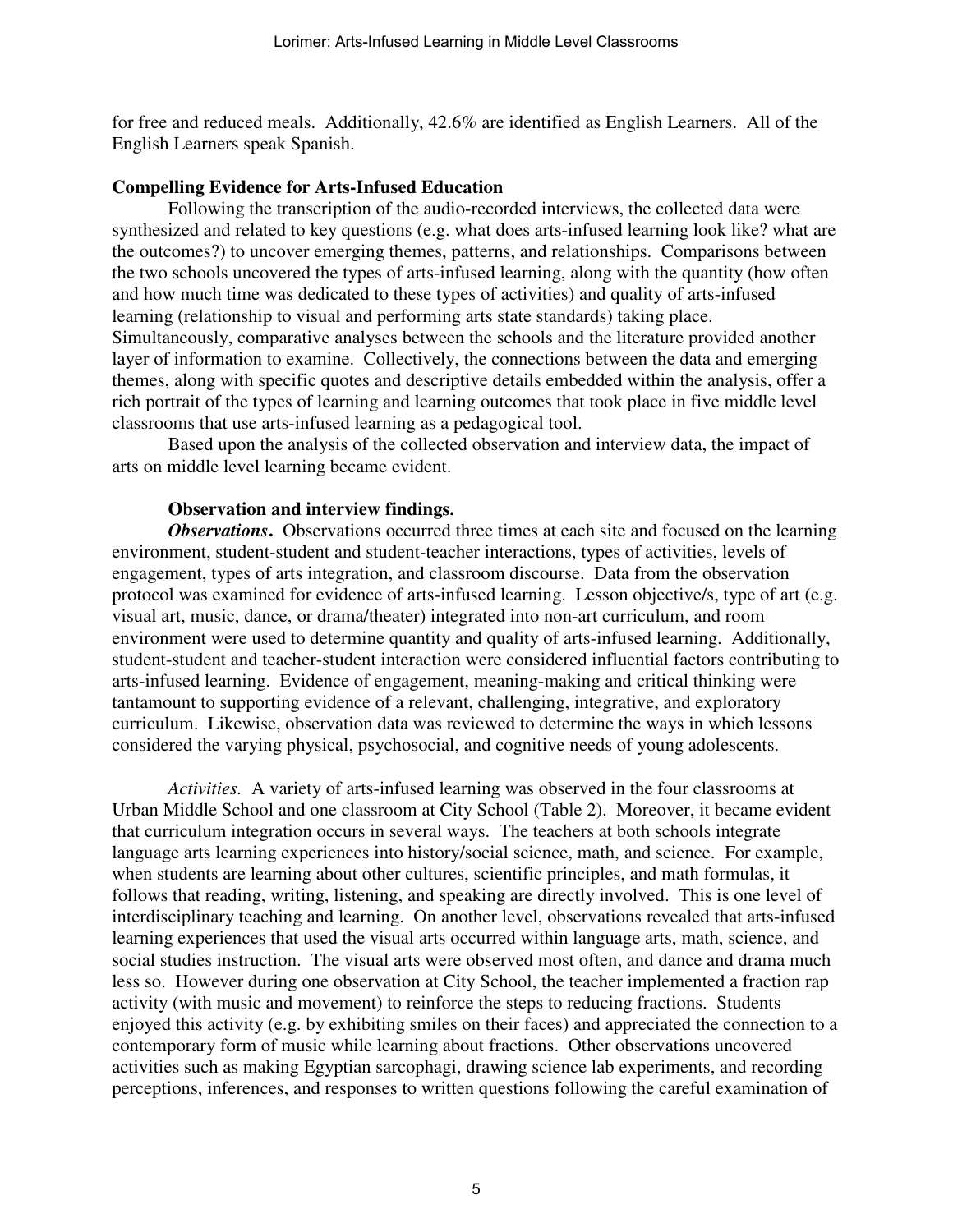a Chinese art print. In these examples, the visual arts were used to enhance learning in another subject.

*Culturally responsive pedagogy connections.* Culturally responsive pedagogy, active engagement, and personal connections were evident during observations at both schools. One example illustrates this point. While analyzing art from the Tang Dynasty, seventh graders at Urban Middle School interacted closely with each other and the task. Students were required to look closely and intently at the projected image (a country scene from Ancient China). The teacher encouraged students to describe what they noticed and share questions they had about the artwork. Researcher observations notes indicate:

When one student shares a thought/idea, several others chime in with connecting thoughts. Students are focused – writing, looking at artwork, attentive to the task. Students participated actively – e.g. hands up, offering to share ideas/thoughts/comments" (11/27/06).

During this lesson, art served as an entry point to draw upon prior knowledge and experience and encourage analytical thinking about culture and promote inquiry. One female student noticed, "The make-up they wear is a different design from the way we do our make-up . . . and their hairstyle is different" (11/27/06). Following several more student responses, the teacher then prompted them by asking, "What does this tell you about their culture?" One student suggested, "They may have some connection to religion (based upon the long robes worn by the figures in the artwork)" (11/27/06). Through arts-based culturally responsive pedagogy, students expanded their understanding of culture while simultaneously connecting their learning to daily life.

 Additionally, the arts were used as a vehicle to study complex phenomena. During science labs, students worked meticulously as they developed illustrations to support their understanding of key concepts. At Urban Middle School, sixth graders used symbolic representation to develop their understanding of the earth's layers and causes of earth movement. By drawing their hypothesis (predicting what they thought would happen) and findings (observations of experiment outcomes), they were able to effectively respond to verbal and written science lab questions while deepening their understanding of geological principles. Similarly at City School, sixth-grade students examined three types of rocks and then selected one type to illustrate using blind contour drawing (a strategy that requires intense focus on the object rather than on the pencil or paper). Students in this class spoke very little during the activity. Instead, their attention was directed at the details of the rock. This visual scanning and drawing experience was designed to reinforce their understanding of a science concept: exploring the differences among sedimentary, igneous, and metamorphic rock formations.

 These examples of art-infused learning demonstrate that challenging science lessons with complex academic vocabulary can be undertaken with focused effort and interest, while simultaneously supporting positive academic outcomes. Likewise, the arts allow learners to critically explore and understand content in deep and meaningful ways.

 The demographic composition of all observed classes included students from diverse cultural backgrounds, ability levels, and language experiences. Observations revealed evidence of a collaborative work environment in every case. Regardless of whether the final assignment was submitted individually or collectively, students supported their classmates throughout these activities. For example while working on a China Book Project, students collaborated on design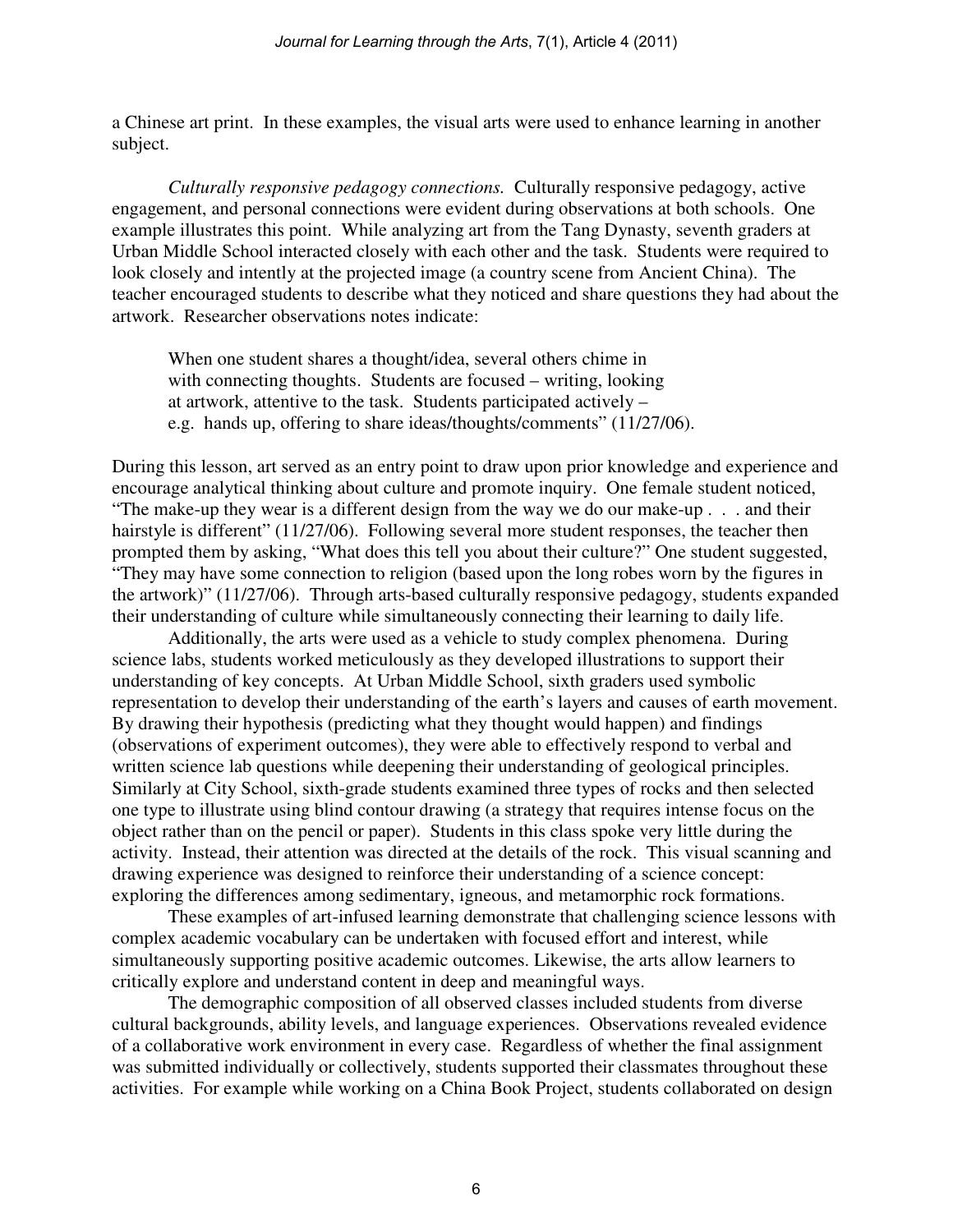ideas and illustrations. Likewise, during the Nile River Maps project, students negotiated placement of color, information, and map details. Regardless of their background or ability level, the arts-infused activities facilitated an energetic and cohesive learning environment. Clearly, this authentically inclusive learning experience exemplifies the power of the arts to promote intercultural collaboration and educational benefits for all learners.

*Interviews.* Teacher interviews elicited detailed data about the type of arts-infused instruction being implemented, the method/s used to design the curriculum, and teacher perception regarding learning outcomes. Interviews with administrators were designed to ascertain their involvement related to arts-infused learning (including curricular and fiscal decisions, overall support, and any other type of involvement). These interviews revealed perceptions about learning outcomes stemming from arts-infused learning.

*The impact of arts on schools.* Every participating teacher and administrator indicated his or her concern about high-stakes assessment and its influence on arts-infused learning. The assistant principal at City School offered these comments,

 The emphasis on language arts and math scores have prompted a discussion from the district office about gutting the arts. We are a program improvement school. Our teachers are passionate about the fact that experiences with the arts will build confidence [and] connections with school. This will elevate students in other [non art] classes. At this school we prioritize the arts (1/11/07).

Despite these types of challenges, all participants stated that they perceived arts-related learning to be a positive catalyst leading to more engagement, which also improves attendance, behavior, and attitudes for young adolescents from diverse backgrounds. To reiterate this, the principal at Urban Middle School stated that he has noticed "fewer tardies, suspensions, and referrals since the implementation of a school-wide arts focus" (12/11/06). Adding to this, a sixth-grade teacher at Urban Middle School shared her perspective: "Half the reason some of the kids come to school is for the art" (2/1/07).

 When the participating teachers were asked about the benefits they perceived as outcomes from arts-infused learning, many identified persistence, attention to detail, increased confidence and motivation. As one seventh-grade teacher stated, "They have more courage or are more willing to take a risk about how they interpret a piece of art rather than a piece of text" (2/1/07). Another responded in this way,

When they are able to express themselves through drawing, painting creating scripts, acting something out . . . it gives students that are scared to be wrong a way to do it. Because they are part of the thing and they are actually learning about it. They can say what they think and it's not wrong (2/1/07).

Considering the diverse needs of her student population, motivation was described by a sixthgrade teacher at Urban Middle School in the following manner.

Kids that are not usually motivated when we're doing more of notetaking or lecture thing are definitely more motivated and not off task [when involved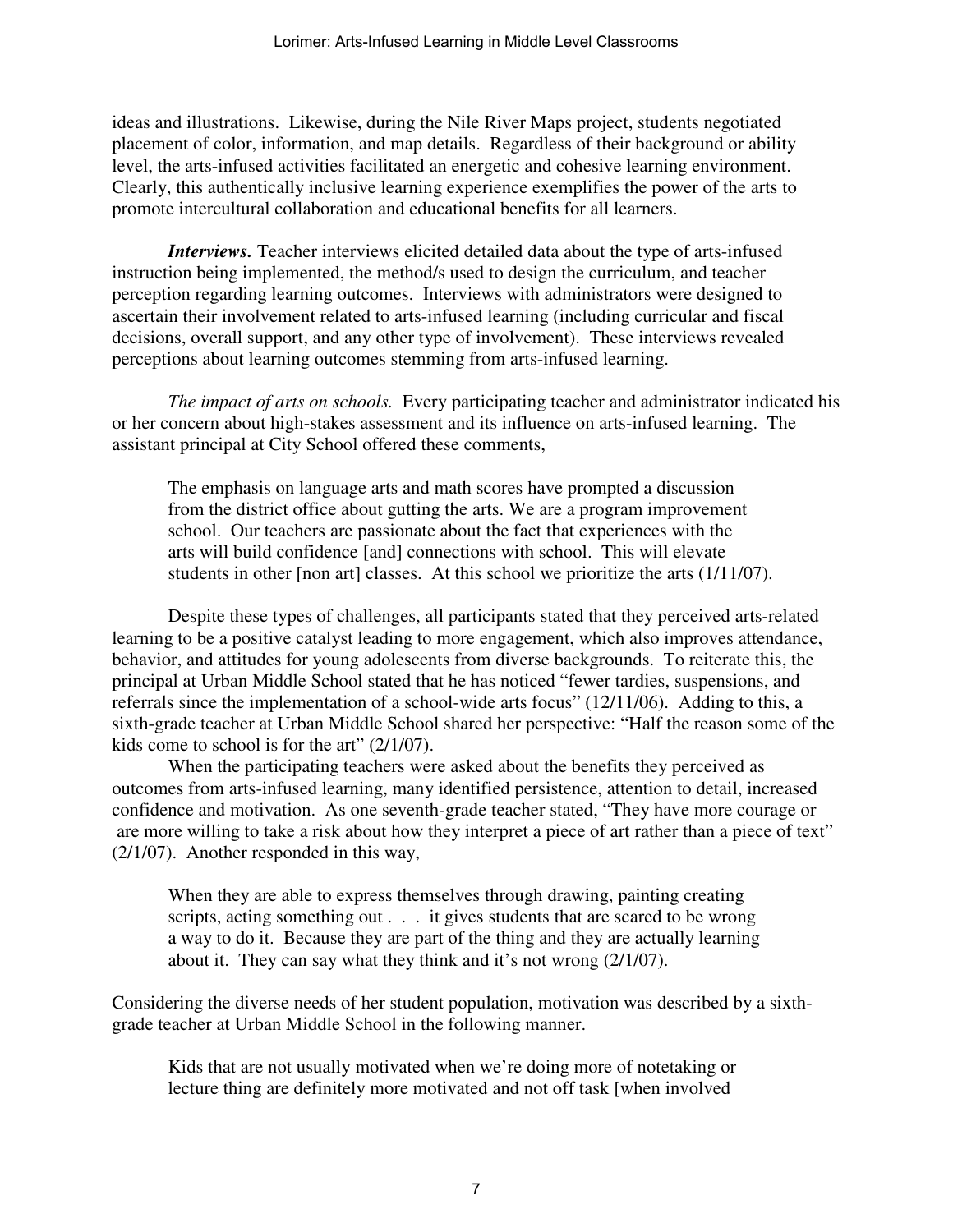in art]. The kids who are usually off task can be focused a lot more. In particular, there was a one special ed kid. I've never seen [him] produce anything, ever. As soon as I announced the project . . . he was days ahead of everybody. (12/2/06)

This same teacher also stated, "I was surprised with the quality and results from this project, because in previous projects it was mishmash. . . They went back and revised after some suggestions" (12/2/06).

 Similar to the findings reported by Stevenson and Deasy (2005), arts-infused learning experiences at Urban Middle School foster empowerment and self-efficacy. The middle level educators in this case study articulate with passion the benefits of an arts-infused approach to learning in middle level schools. Moreover, their dedication to the implementation of a developmentally responsive arts-based pedagogical approach amid challenging education policies suggests that the arts are vital and valuable to academically, economically, and culturally diverse learners.

## **Forging a Path for Arts-Infused Learning**

Although derived from a small sample, this case study presents new insights into a pedagogical approach that enhances middle level curriculum, pedagogy, professional development, and policy. Findings from this research suggest that arts-infused learning offers "a different vehicle for more students to achieve success and life satisfaction by using ways of knowing available only through the arts" (Cornett, 1999, p. 40). Similarly, the characteristics of developmentally responsive middle level learning are exemplified through a positive classroom climate that occurs when students are involved in arts-infused lessons. Curriculum and instruction in the five participating classrooms was designed to challenge and engage early adolescents by "marshalling their sustained interest and effort" (NMSA, 1995, p. 20). By nature, arts-infused learning is integrative and exploratory. This enables middle level students to connect the curriculum to their own life experience (i.e. relevancy) while supporting creativity, problem-solving, communication, collaboration, and construction of knowledge. Each of these constructs is identified as essential to middle level learning (NMSA, 2003).

 Students at the participating schools exemplify a complex array of backgrounds, abilities, and learning styles. Through observation and interview data, a snapshot of the positive outcomes derived from arts-infused learning is captured. Engagement, motivation, persistence, and attention to detail are qualities that educators encourage students to develop in all middle level classrooms. Moreover, critical thinking and meaningful learning is demonstrated as students express their opinions and understanding of world cultures and scientific theories. By retooling middle level curriculum and pedagogy to include specific arts-infused experiences within language arts, history/social science, math, and science courses, young adolescents become more engaged in multimodal learning that is relevant, challenging, integrative, and exploratory.

 The participants in this study illustrate a larger dilemma. Middle level teachers, administrators, and policymakers must address the challenge of delivering an effective and engaging curriculum designed to meet NCLB mandates, while simultaneously exploring new ways of supporting professional development and curricular innovation. Although many schools place students identified as underachieving (by test score measurements) into remedial courses in lieu of arts electives, learners in the case study schools have access to arts-infused learning within language arts, math, science, and history/social studies at least once a month. Despite the fact that no single solution can solve the challenges associated with inequitable educational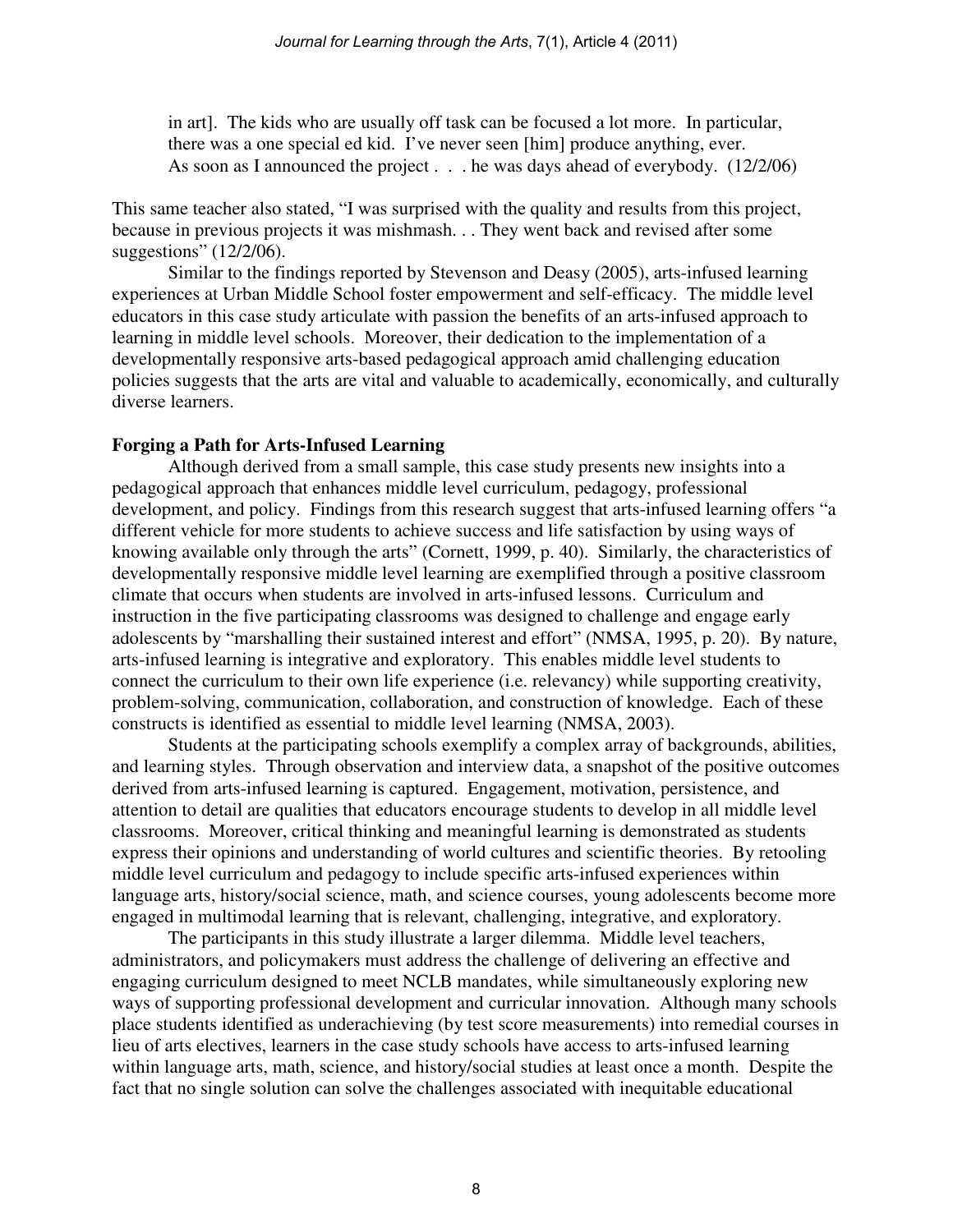policies, findings from this case study indicate that arts-infused learning contributes to effective and engaging learning for diverse student populations.

 If a key goal in education is to deemphasize the focus on multiple-choice tasks, and, instead enrich students' construction and organization of knowledge, arts-infused learning may be a critical link to this endeavor. To actualize this vision, a plan of action, along with the allocation of resources (including funding for training and materials, professional development for classroom teachers and arts specialists, and time for planning, collaboration and lesson implementation), must be established. By doing so, educators and policymakers can shift the current paradigm with a renewed emphasis on middle level education that includes arts-infused learning. In the best middle level classrooms, students think about what they are learning, express and defend their ideas, and present their understanding through visual and performance outlets.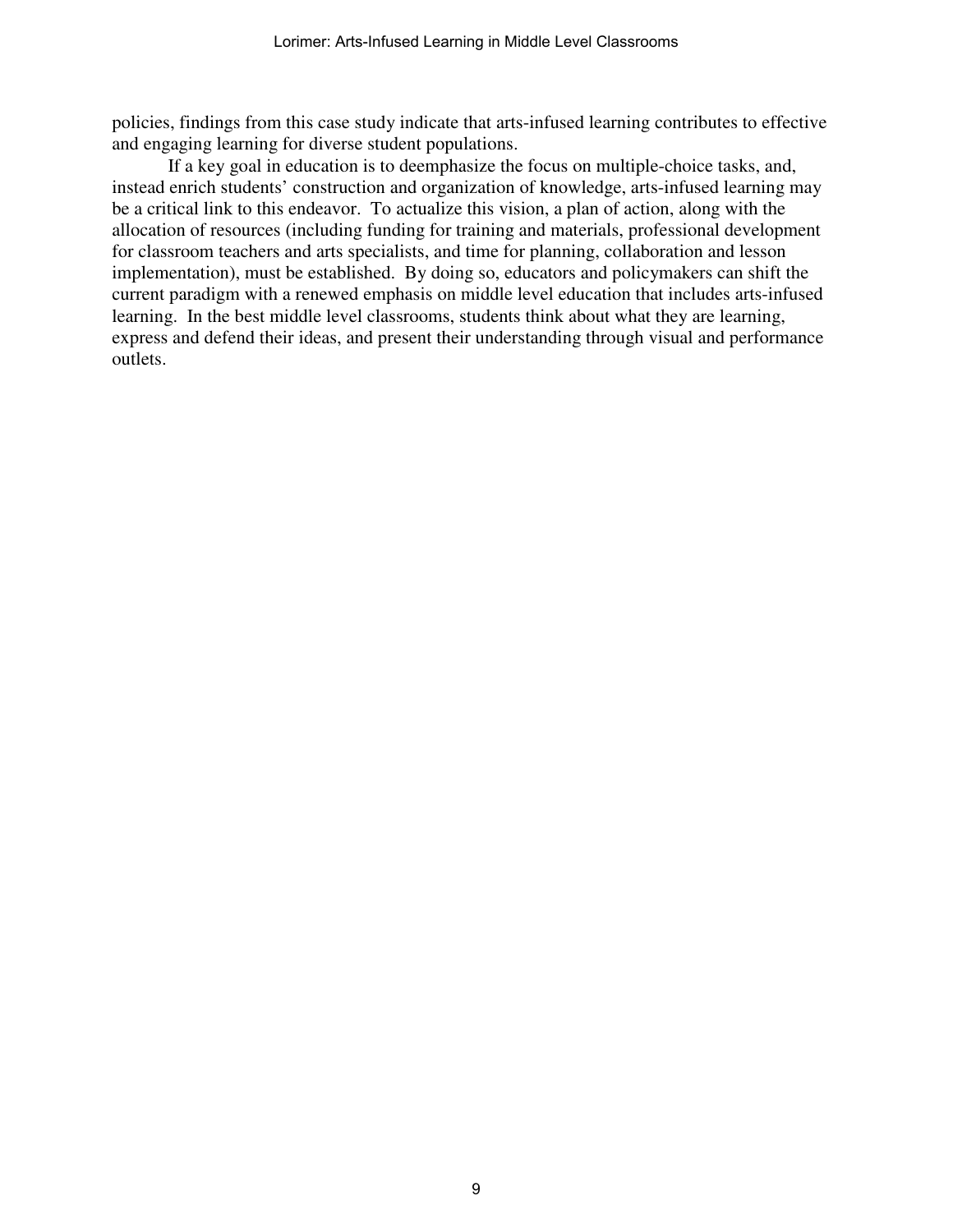# Table 1.1

# School Demographics<sup>1</sup>

| School                 | Grades  | Enrollment<br>Total | Reduced Priced<br>and<br>Free<br><b>Meals</b><br>olo | English<br>earners<br>olo<br>$\overline{\phantom{0}}$ | Compensatory<br>Education<br>olo | Title | Location <sup>3</sup> |
|------------------------|---------|---------------------|------------------------------------------------------|-------------------------------------------------------|----------------------------------|-------|-----------------------|
| Urban Middle<br>School | $6 - 8$ | 371                 | 91.4%                                                | 38.9%                                                 | 100%                             | Yes   | Large<br>City         |
| <b>City School</b>     | $K-8$   | 1,128/3662          | 50.6%                                                | 42.6%                                                 | 98.4%                            | Yes   | Urban<br>Fringe       |

<sup>1</sup> All data were collected from the California Department of Education (CDE)/Ed-Data Partnership Reports (http://www.ed-data.k12.ca.us).

<sup>2</sup> Total population  $(K - 8th)$ / middle level grades population  $(6<sup>th</sup>-8<sup>th</sup>)$ 

# Table 1.2

*School Ethnicity Data* 

|                        | ye<br>Indian<br>äi<br>$\overline{\mathsf{z}}$<br>American<br>Alaska<br>ð | Asian | Islander<br>Pacific | Filipino | ð<br>Hispanic<br>atino | American<br>African | White |
|------------------------|--------------------------------------------------------------------------|-------|---------------------|----------|------------------------|---------------------|-------|
| Urban Middle<br>School | 0.3%                                                                     | 18.1% | 0.3%                | 1.1%     | 57.8%                  | 19.2%               | 3.2%  |
| <b>City School</b>     | 0.2%                                                                     | 0.9%  | 0.5%                | 0.4%     | 64.6%                  | $0.9\%$             | 28.1% |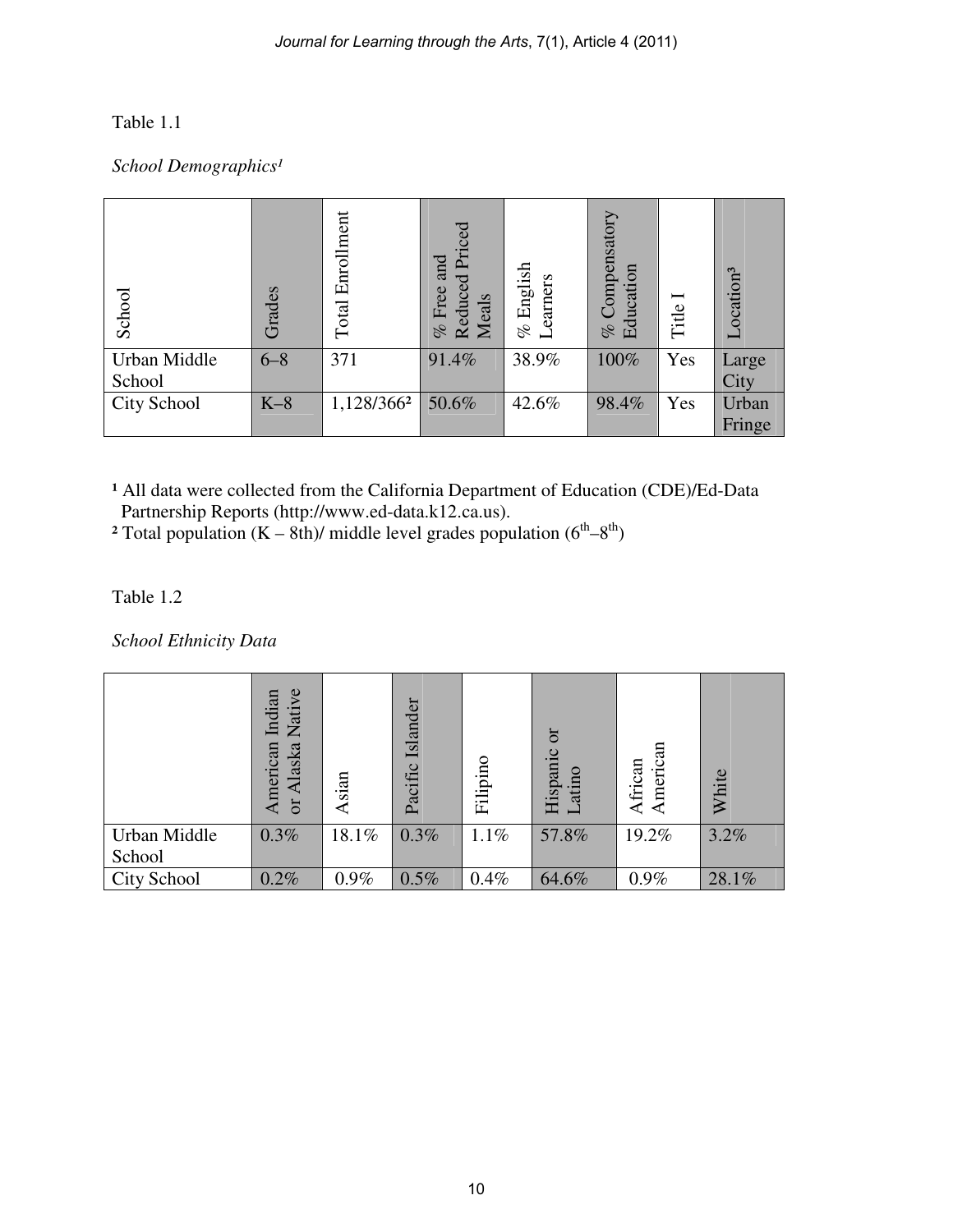# Table 2

# *Observed Lessons*

# **Urban Middle School**

|                       | <b>Visual Arts</b>           | <b>Music</b> | Dance/Movement | <b>Theater/Drama</b> |
|-----------------------|------------------------------|--------------|----------------|----------------------|
| Language              | Sarcophagus Books (6)        |              |                |                      |
| <b>Arts</b>           |                              |              |                |                      |
| <b>Math</b>           |                              |              |                |                      |
| <b>History/Social</b> | Visual Scanning/Japan        |              |                |                      |
| <b>Studies</b>        | (7)                          |              |                |                      |
|                       | China Book Project (7)       |              |                |                      |
|                       | <b>Tang Dynasty Scanning</b> |              |                |                      |
|                       | (7)                          |              |                |                      |
|                       | Sarcophagus Books (6)        |              |                |                      |
|                       | Nile River Maps (6)          |              |                |                      |
|                       | Hieroglyphics (6)            |              |                |                      |
| <b>Science</b>        | Lab Illustrations (6)        |              |                |                      |
|                       | Comparing Maps (6)           |              |                |                      |
|                       | Layers of the Earth (6)      |              |                |                      |

# **City School**

|                       | <b>Visual Arts</b>       | <b>Music</b> | Dance/Movement   | <b>Theater/Drama</b> |
|-----------------------|--------------------------|--------------|------------------|----------------------|
| Language              |                          |              |                  |                      |
| <b>Arts</b>           |                          |              |                  |                      |
| <b>Math</b>           | Fraction Art Designs (6) | Fraction     | Fraction Rap (6) |                      |
|                       |                          | Rap(6)       |                  |                      |
| <b>History/Social</b> |                          |              |                  |                      |
| <b>Studies</b>        |                          |              |                  |                      |
| <b>Science</b>        | Maidu Circles (6)        |              |                  |                      |
|                       | Rock Drawing (6)         |              |                  |                      |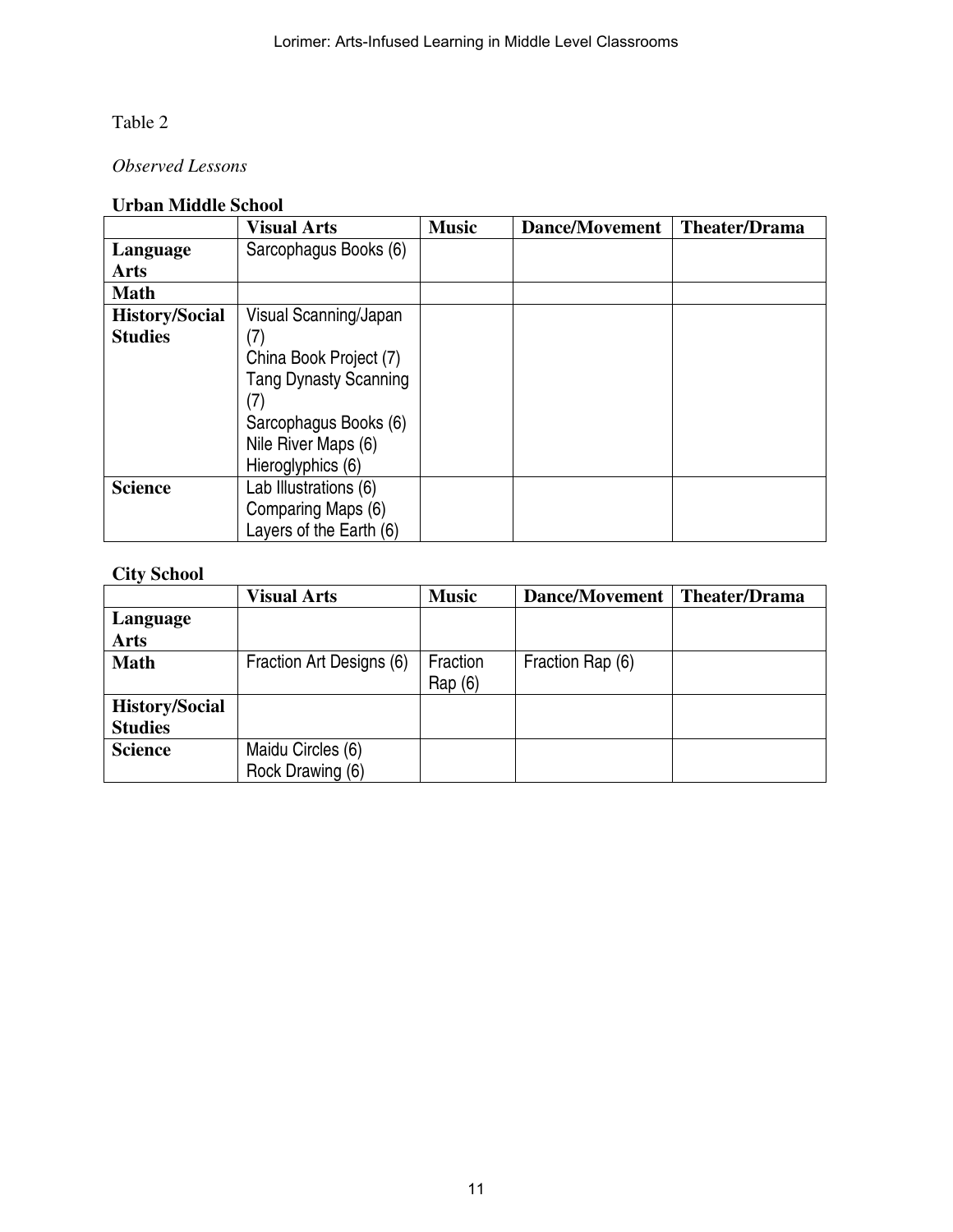#### **References**

- Albert, M. (1995). *Impact of an arts-integrated social studies curriculum on eighth-graders' thinking capacities*. Retrieved from ProQuest Digital Dissertations. (AAT 9613652).
- Arts Education Partnership National Forum. (2002). *Creating quality integrated and interdisciplinary arts programs*. Washington, DC: Arts Education Partnership.
- Benard, B. (2004). *Resiliency: What we have learned.* San Francisco, CA: WestEd.
- Burnaford, G., Aprill, A., & Weiss, C. (Eds.). (2000). *Renaissance in the classroom: Arts integration and meaningful learning*. Mahwah, NJ: Lawarence Erlbaum.
- Burton, J., Horowitz, R. & Abeles, H. (1999). Learning in and through the arts: Curriculum implications. In E. B. Fiske (Ed.), *Champions of change: The impact of the arts on learning* (pp. 35 – 46). Washington DC: Arts Education Partnership.
- California Alliance for Arts Education (n.d.). *The status of arts education in California public schools.* Retrieved from http://www.artsed411.org/educate/status.aspx
- California Alliance for Arts Education. (n.d.). Quality, equity, and access: A status report on arts education in California public schools grades Pre-K through 12. Retrieved from http://www.artsed411.org/advocate/docs/briefingpaper05.pdf
- Cornett, C. E. (1999). *The arts as meaning makers: Integrating literature and the arts throughout the curriculum*. Upper Saddle River, NJ: Prentice.
- Diket, R. M. (2003). *The arts contribution to adolescent learning*. Kappa Delta Pi Record, *39*(4), 173-177.
- Fiske, E. B. (Ed.). (1999) *Champions of change: The impact of the arts on learning*. Washington, DC: Arts Education Partnership.Fowler, C. (1996). *Strong arts, strong schools: The promising potential and shortsighted disregard of the arts in American schooling*. New York, NY: Oxford University Press.
- Fowler, C. (1994). Strong arts, strong schools. *Educational Leadership*, *52*(3), 4 9.
- Gay, G. (2000). *Culturally responsive teaching: Theory, research, and practice*. New York, NY: Teachers College Press.

Haberman, M. (1995). *Star teachers of children in poverty*. West Lafayette, IN: Kappa Delta Pi.

Ingram, D. & Seashore, K. R. (2003). *Arts for academic achievement: Summative evaluation report*. Center for Applied Research and Educational Improvement. College of Education and Human Development. University of Minnesota.